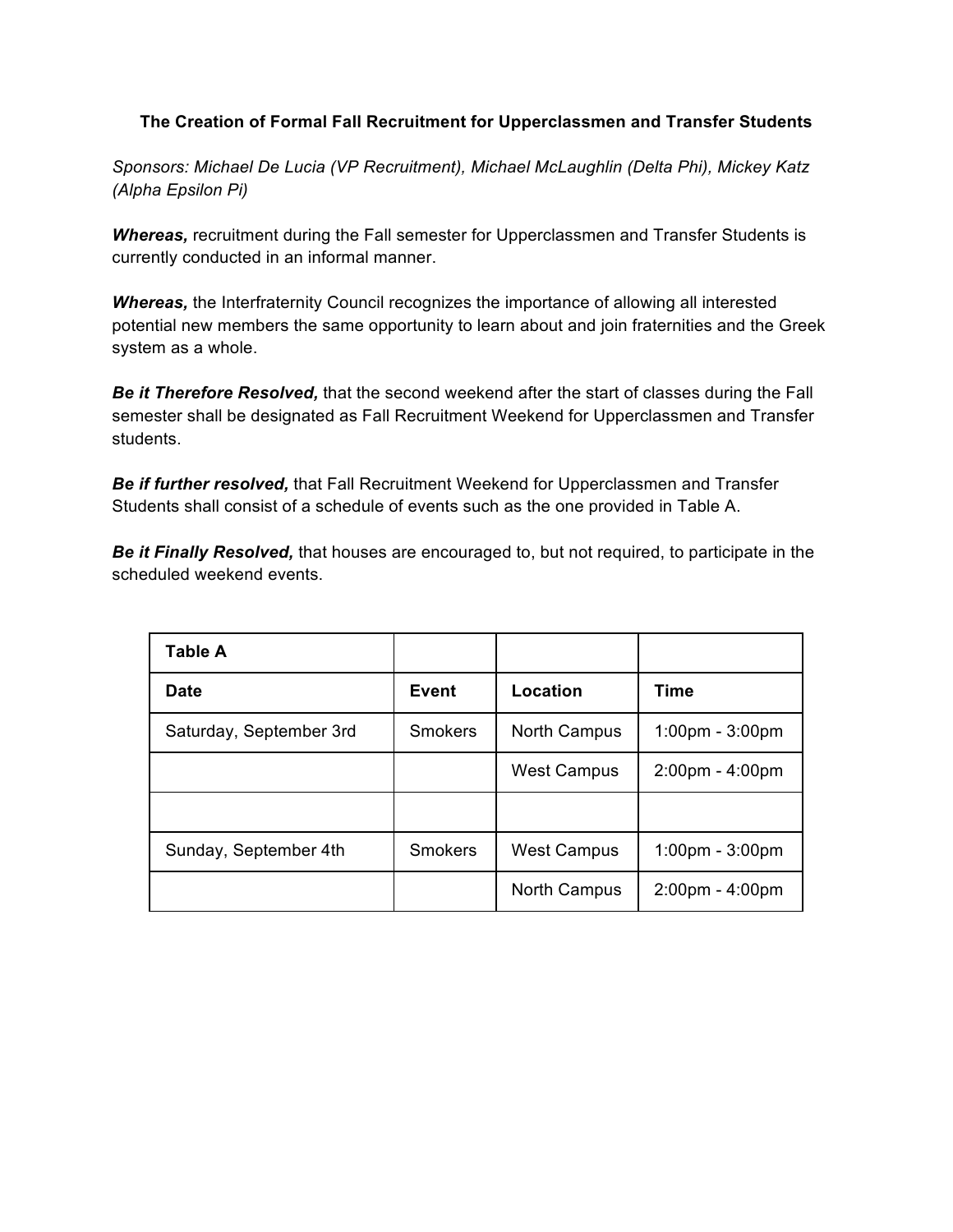## **The Creation of Fall Open Houses**

*Sponsors: Michael De Lucia (VP Recruitment), Michael McLaughlin (Delta Phi), Mickey Katz (Alpha Epsilon Pi)*

*Whereas,* the members of the Cornell University Interfraternity Council recognize that recruitment is an important aspect of the Greek system.

**Whereas**, the members of the Cornell University Interfraternity Council recognize that formal recruitment is currently limited.

**Whereas**, the Interfraternity Council acknowledges that both prospective and current members can benefit from more IFC sponsored recruitment events during the fall semester.

*Whereas,* the Interfraternity Council recognizes that alcohol cannot be used during the recruitment process as stated in the Recognition Policy.

*Be it Therefore Resolved,* that three (3) times during the Fall semester, fraternities will hold open houses for all students interested in learning more about the fraternity or Greek system as a whole.

*Be it Further Resolved,* the dates and times for these open houses will be suggested by the Interfraternity Council's Recruitment Committee and approved by the Interfraternity Council before the end of the Spring semester.

*Be it Finally Resolved,* that any chapter found serving alcohol during these open houses will be subject to the same judicial standards that are held for Smokers during formal recruitment.